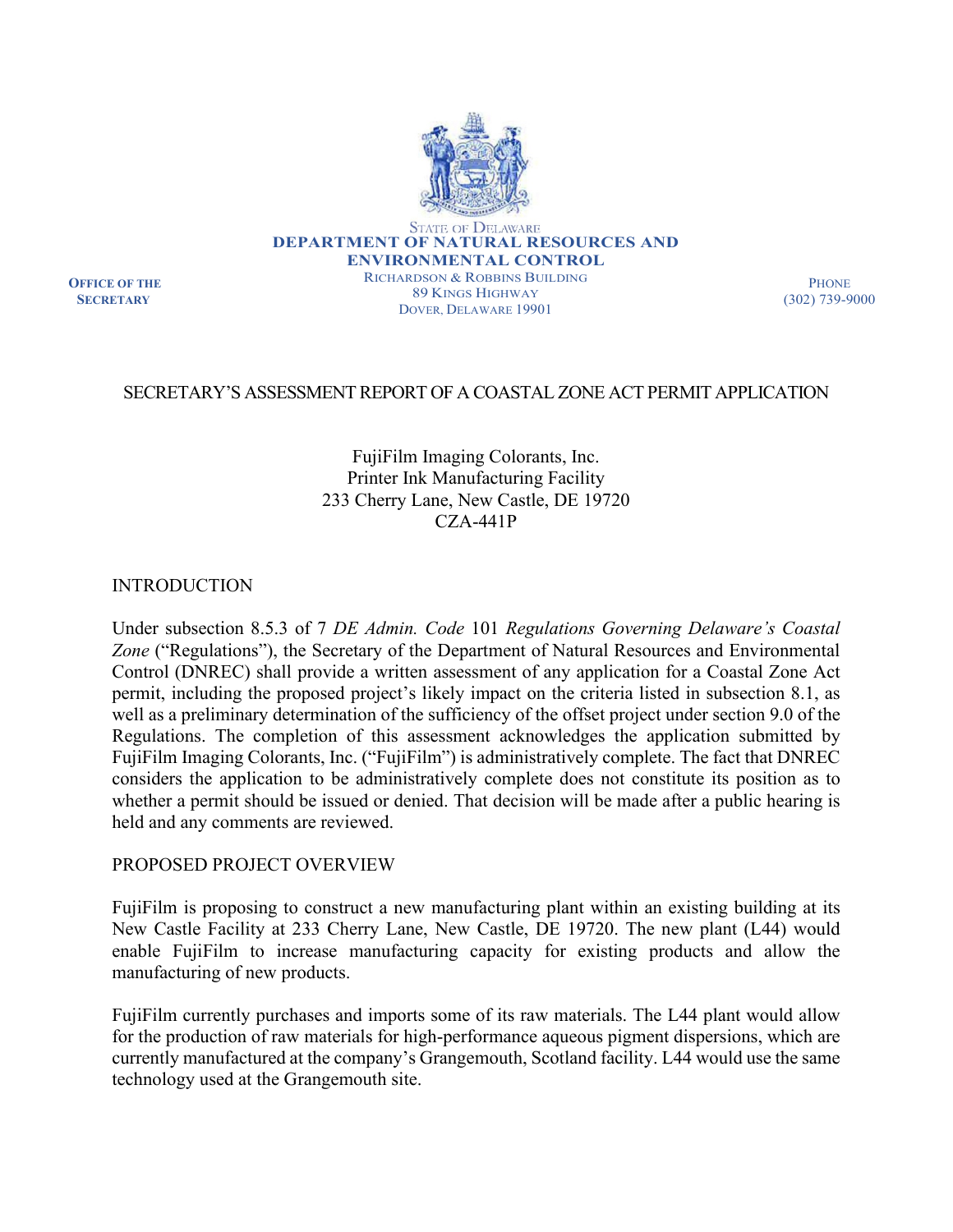L44's unit operations would involve the dispersion of pigment into polymer, the use of bead mills to reduce the particle size of the pigment, stabilization of the particles with the addition of a stabilizer, centrifugation of the stabilized material, purification of the material using membrane filtration, and sterilization of the final product.

The applicant submitted a request for confidentiality, pursuant to 29 *Del. C.* §10002(l)(2) for the purpose of financial security. The merit of this request was reviewed by a Deputy Attorney General, within Delaware's Department of Justice, according to DNREC's Freedom of Information Act (FOIA) regulations (8 *DE Admin. Code* 900). The request was granted by the DNREC Secretary and, as such, a redacted version of the application will be available for public comment.

# APPLICATION ASSESSMENT

An application must consider the potential effect on the criteria set forth in 7 *Del. C.* §7004(b) and subsection 8.1 of the Regulations:

- 1. Direct and cumulative environmental impacts
- 2. Economic effects
- 3. Aesthetic effects
- 4. Number and type of supporting facilities and their anticipated impacts
- 5. Effect on neighboring land uses
- 6. Compatibility with county and municipal comprehensive plans

# 1. DIRECT AND CUMULATIVE ENVIRONMENTAL IMPACTS

### AIR EMISSIONS

The proposed project would result in air emissions associated with the operation of two boilers and an HVAC system.

Two high efficiency low NOx direct fired hot water boilers would be installed in a new boiler building adjacent to L44. Each boiler is rated at 4.6 MMBTU/hour natural gas input. The boilers would recirculate hot water to the equipment inside L44 in a closed system for process heating.

A new HVAC system would be installed for comfort heating and cooling of L44. The system has a natural fired heating system that is rated at 1.95 MMBTU/hour natural gas input.

Other equipment installed would not result in the generation of air emissions. A 30HP air compressor and dryer would be installed in an existing room attached to L44.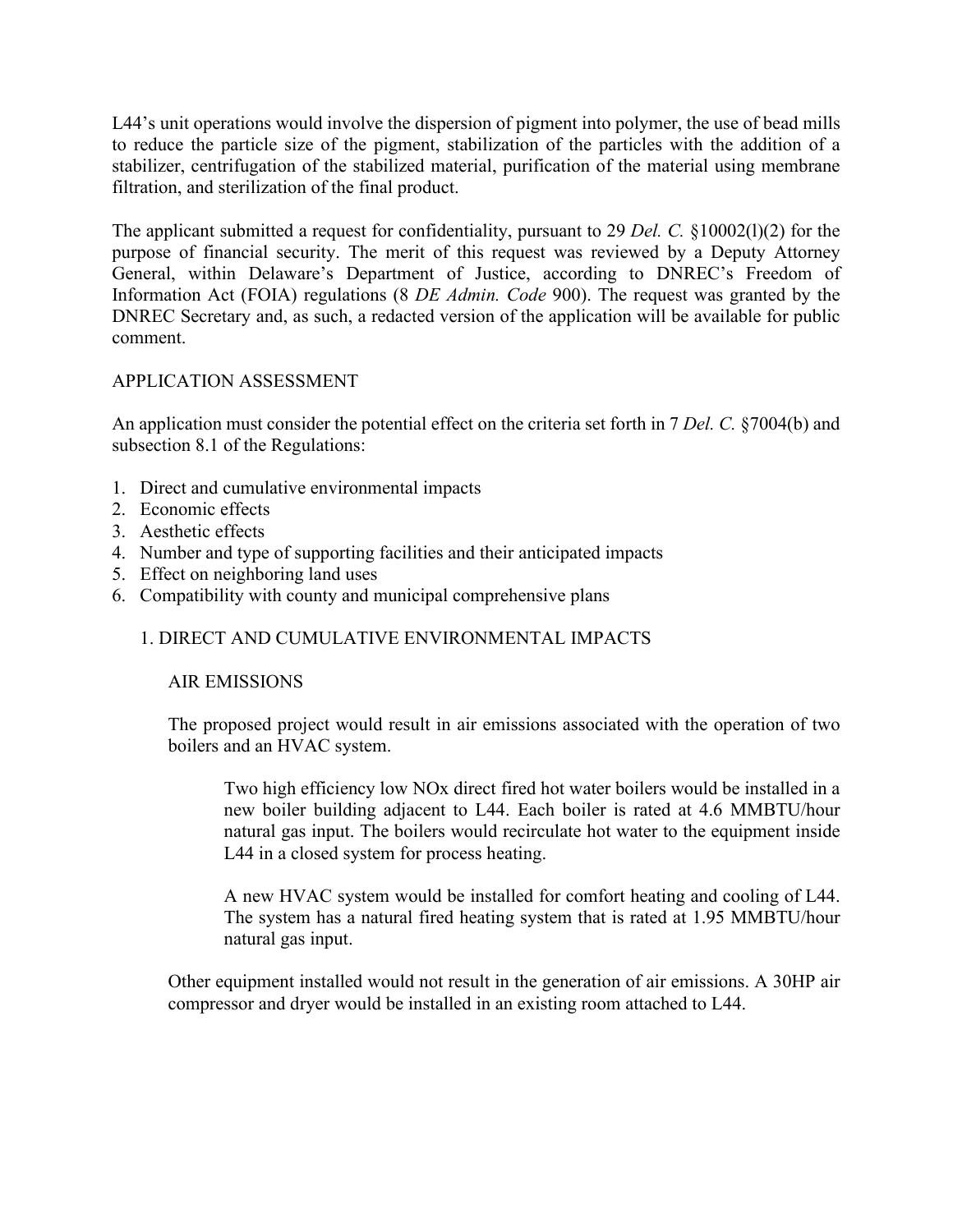There is no anticipated change in air emissions associated with mobile sources. The traffic increase associated with the delivery of raw ingredients to be used in the manufacture of raw materials onsite will be offset by the elimination of traffic delivering those raw materials from Scotland.

Current emissions were calculated and compared to emissions associated with the proposed operation of L44 to demonstrate the net increase in emissions. The table below shows the net increase of emissions associated with the operation of L44.

| Pollutant                           | <b>Existing Emissions</b> |           | <b>Net Increase/Decrease</b> |           | <b>New Total Emissions</b> | Percent<br><b>Change</b> |                        |
|-------------------------------------|---------------------------|-----------|------------------------------|-----------|----------------------------|--------------------------|------------------------|
|                                     | Lbs/day                   | Tons/year | Lbs/day                      | Tons/year | Lbs/day                    | Tons/year                | (compare<br>tons/year) |
| Nitrogen Oxides<br>$(NO_{X})$       | 1.424                     | 0.260     | 5.276                        | 0.963     | 6.700                      | 1.2228                   | 371%                   |
| Carbon Monoxide<br>(CO)             | 0.783                     | 0.143     | 11.950                       | 2.181     | 12.733                     | 2.3240                   | 1525%                  |
| Carbon Dioxide $(CO2)$              | 1708                      | 311.8     | 26074                        | 4758.4    | 27782                      | 5070.2                   | 1526%                  |
| Lead                                | 0.000007                  | 0.000001  | 0.00011                      | 0.00002   | 0.00012                    | 0.00002                  | 1526%                  |
| Nitrous Oxide (N <sub>2</sub> O)    | 0.031                     | 0.006     | 0.140                        | 0.026     | 0.172                      | 0.031                    | 448%                   |
| Particulate Matter<br>(PM) PM Total | 0.108                     | 0.020     | 1.651                        | 0.301     | 1.760                      | 0.321                    | 1526%                  |
| PM Condensable                      | 0.081                     | 0.015     | 1.238                        | 0.226     | 1.320                      | 0.241                    | 1526%                  |
| PM Filterable                       | 0.027                     | 0.005     | 0.413                        | 0.075     | 0.440                      | 0.080                    | 1526%                  |
| Sulfur Dioxide $(SO2)$              | 0.009                     | 0.002     | 0.130                        | 0.024     | 0.139                      | 0.025                    | 1526%                  |
| Total Organic<br>Compounds (TOC)    | 0.157                     | 0.029     | 2.390                        | 0.436     | 2.547                      | 0.465                    | 1526%                  |
| Methane                             | 0.033                     | 0.006     | 0.499                        | 0.091     | 0.532                      | 0.097                    | 1526%                  |
| Volatile Organic<br>Compounds (VOC) | 0.078                     | 0.014     | 1.195                        | 0.218     | 1.273                      | 0.232                    | 1526%                  |

### WATER USE AND DISCHARGE

The New Castle County Department of Public Works currently authorizes FujiFilm to discharge up to 200,000 gallons per day of treated wastewater to the New Castle County Sewer System. The addition of L44 would not result in any exceedance of the amount of wastewater permitted to be discharged onsite.

Current discharges were calculated and compared to discharges associated with the proposed operation of L44 to demonstrate the net increase in discharges. The table below shows the net increase of water discharges associated with the operation of L44.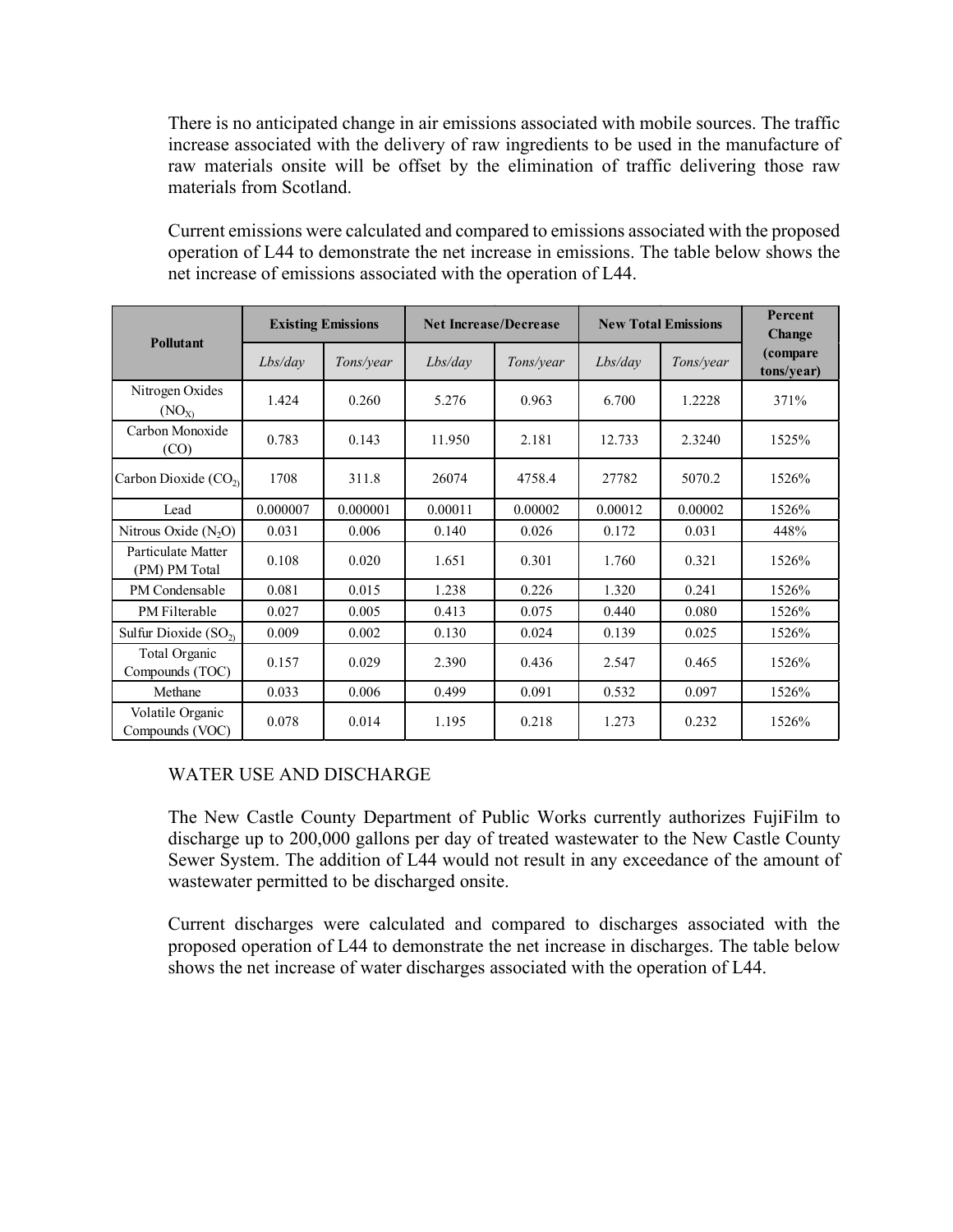| <b>Pollutant</b>                          | <b>Current</b><br><b>Discharge</b><br>Concentration<br>(ppm) | <b>New or Changed</b><br>Discharge (ppm) | <b>Current Discharge</b> |           | <b>Net Increase/Decrease</b> |                          | <b>New Total Emissions</b> |                                  | <b>Current</b><br>Permitted<br><b>Emissions</b> |
|-------------------------------------------|--------------------------------------------------------------|------------------------------------------|--------------------------|-----------|------------------------------|--------------------------|----------------------------|----------------------------------|-------------------------------------------------|
|                                           |                                                              |                                          | Lbs/day                  | Tons/year | Lbs/day                      | Tons/year                | Lbs/day                    | Tons/year                        | lbs/dav                                         |
| Ammonia                                   | 0.60                                                         | 6.6                                      | 0.35                     | 0.06      | 0.55                         | 0.10                     | 0.90                       | 0.16 (increase)<br>of 166%)      | 600                                             |
| Biochemical Oxygen<br>Demand (BOD)        | 70.250                                                       | 608.000                                  | 18.200                   | 3.320     | 50.870                       | 9.1400                   | 69.070                     | 7.75 (increase)<br>of $64.9\%$ ) | 3000                                            |
| <b>Total Suspended</b><br>Solids, TSS     | 51.50                                                        | 200                                      | 25.74                    | 4.70      | 16.73                        | 3.05                     | 42.47                      | 12.46 (increase<br>of $275%$ )   | 1250                                            |
| Arsenic (As)                              | < 0.03                                                       | Not expected*                            | 0.00                     | 0.00      | ä,                           | $\sim$                   | $\overline{0}$             | $\Omega$                         | 0.225                                           |
| Cadmium (Cd)                              | < 0.005                                                      | Not expected*                            | 0.00                     | 0.00      | ä,                           | ä,                       | $\overline{0}$             | $\theta$                         | 0.175                                           |
| Cyanide (CN)                              | < 0.01                                                       | Not expected*                            | 0.00                     | 0.00      | L,                           | ÷                        | $\overline{0}$             | $\mathbf{0}$                     | 0.817                                           |
| Chromium (Cr)                             | < 0.015                                                      | Not expected*                            | 0.00                     | 0.00      | ÷,                           | $\overline{\phantom{a}}$ | $\overline{0}$             | $\mathbf{0}$                     | 0.125                                           |
| Copper (Cu)                               | 0.34                                                         | 1.9                                      | 0.11                     | 0.02      | 0.16                         | 0.03                     | 0.27                       | 0.05 (increase<br>of 150%)       | 3.753                                           |
| Lead (Pb)                                 | < 0.01                                                       | Not expected*                            | 0.00                     | 0.00      | ÷.                           | ä,                       | $\theta$                   | $\Omega$                         | 0.123                                           |
| Mercury $(Hg)$                            | 0.00                                                         | Not expected*                            | 0.00                     | 0.00      | L,                           | L,                       | $\overline{0}$             | $\mathbf{0}$                     | 0.0008                                          |
| Molybdenum (Mo)                           | < 0.01                                                       | Not expected*                            | 0.00                     | 0.00      | L,                           | ä,                       | $\theta$                   | $\mathbf{0}$                     | 0.00                                            |
| Nickel (Ni)                               | 0.05                                                         | Not expected*                            | 0.00                     | 0.00      | ä,                           | ä,                       | $\overline{0}$             | $\mathbf{0}$                     | 2.502                                           |
| Selenium (Se)                             | < 0.05                                                       | Not expected*                            | 0.00                     | 0.00      | ä,                           | ÷,                       | $\theta$                   | $\Omega$                         | 1.626                                           |
| $\text{Zinc}(\text{Zn})$                  | 0.79                                                         | Not expected*                            | 0.25                     | 0.05      | $\overline{\phantom{a}}$     | $\blacksquare$           | 0.25                       | 0.05                             | 8.732                                           |
| *Not expected from the raw materials used |                                                              |                                          |                          |           |                              |                          |                            |                                  |                                                 |

# **STORMWATER**

The proposed project would occur within an existing building with no increase in impervious surfaces. The new activity would not generate an increase in stormwater runoff.

### LAND EROSION

The proposed project would operate within an existing building and would not impact land erosion.

### SOLID AND HAZARDOUS WASTE

The operation of L44 will produce both Non-Routine and Routine solid wastes. FujiFilm uses Waste Technology Services for its solid waste disposal services.

FujiFilm is a registered Small Quantity Hazardous Waste Generator and employs licensed hazardous waste haulers for disposal needs. The proposed project has the potential to generate small amounts of flammable hazardous materials (acetone and methanol) and caustic waste materials such as sulfuric acid when raw materials are out of specification or out of shelf life. This waste generation would not exceed that which is allowed for a Small Quantity Hazardous Waste Generator.

Waste materials are collected in designated areas to hold until a load is generated for pickup. All waste storage complies with Hazardous Waste Regulations for storage and management. Waste would be disposed of at permitted hazardous waste treatment and disposal facilities outside of the Delaware Coastal Zone.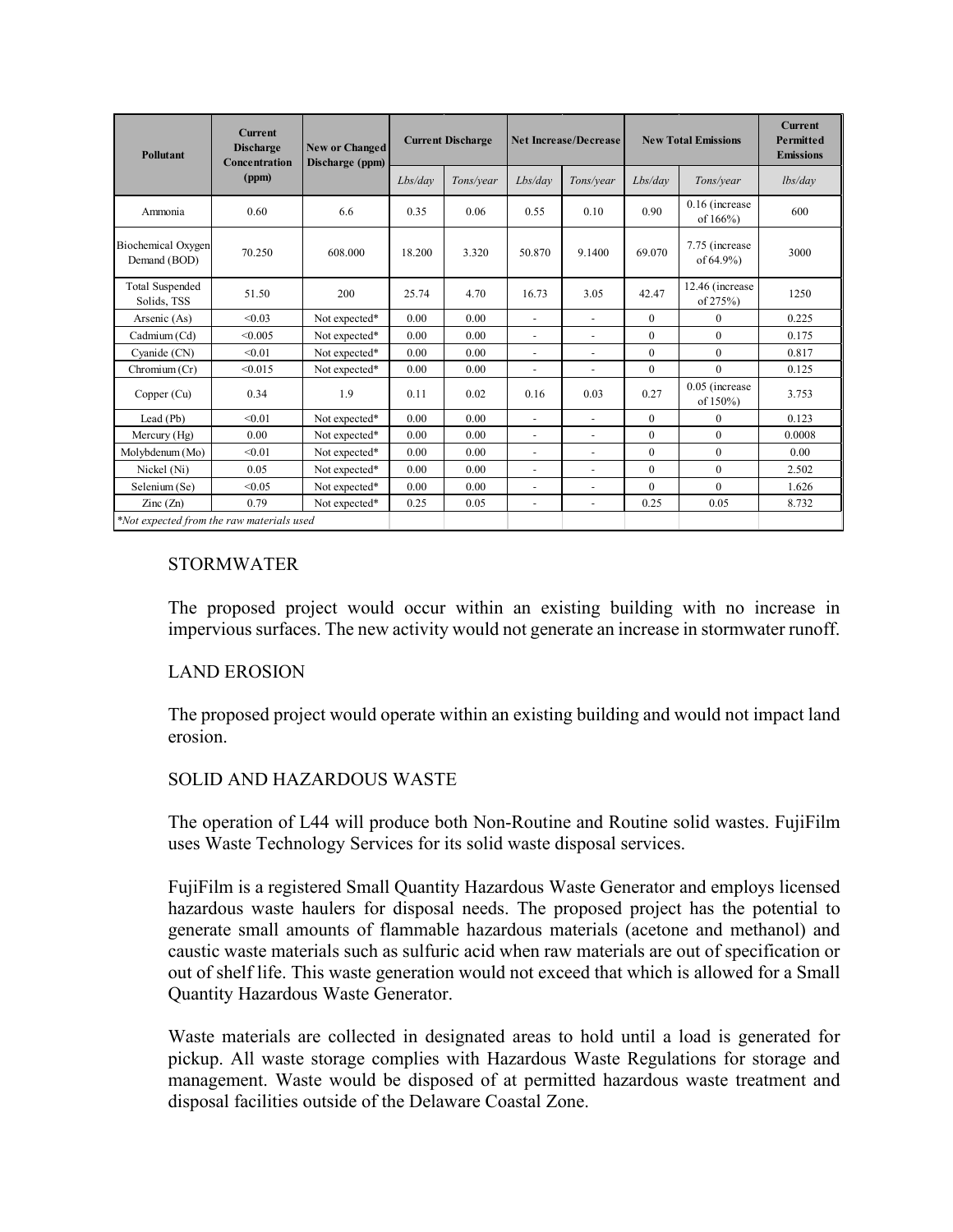### WETLANDS OR HABITAT FOR FLORA AND FAUNA

The proposed project would operate within an existing building and would not impact wetlands or habitat for flora and fauna. Industrial operations have taken place on this footprint since 1937 and there is no proposed filling, dredging, or draining of wetlands or waterways as part of this project.

# GLARE, HEAT, NOISE, VIBRATION, RADIATION, ELECTROMAGNETIC INTERFERENCE, OBNOXIOUS ODORS

The proposed project would not generate glare, heat, noise, vibration, radiation, electromagnetic interference, or obnoxious odors outside of the existing building.

### THREATENED OR ENDANGERED SPECIES

Operations for the proposed project would occur entirely inside the existing building. The project location is not known to DNREC Division of Fish & Wildlife to have any threatened or endangered species present.

# POTENTIAL TO POLLUTE

The proposed project operations would be entirely inside an existing building. All vessels would be fitted with an overflow to prevent over or under pressurization of the tanks. Any liquid overflow would be collected in the L44 building sump where it would be pumped to the onsite wastewater pretreatment system.

### 2. ECONOMIC EFFECTS

Improvements expended locally are estimated to be \$3,000,000 to \$5,000,000 with services such as engineering, general construction, electrical, plumbing, and HVAC upgrades.

The proposed project would employ 75-100 total workers throughout the project construction life cycle. Thirty-five to 50 workers would be hired in Delaware. Total weekly construction payroll is estimated to be \$15,000 to \$75,000, depending on the construction phase.

Twenty-one new employees are projected to be hired to directly support the operation of the new plant.

Taxes attributable to this project:

| State corporate income taxes | \$365,184 |
|------------------------------|-----------|
| County Tax Projection        | \$32,603  |
| <b>School Tax Projection</b> | \$93,083  |

### 3. AESTHETIC EFFECTS

The operation within an existing building does not impact the aesthetics of the area.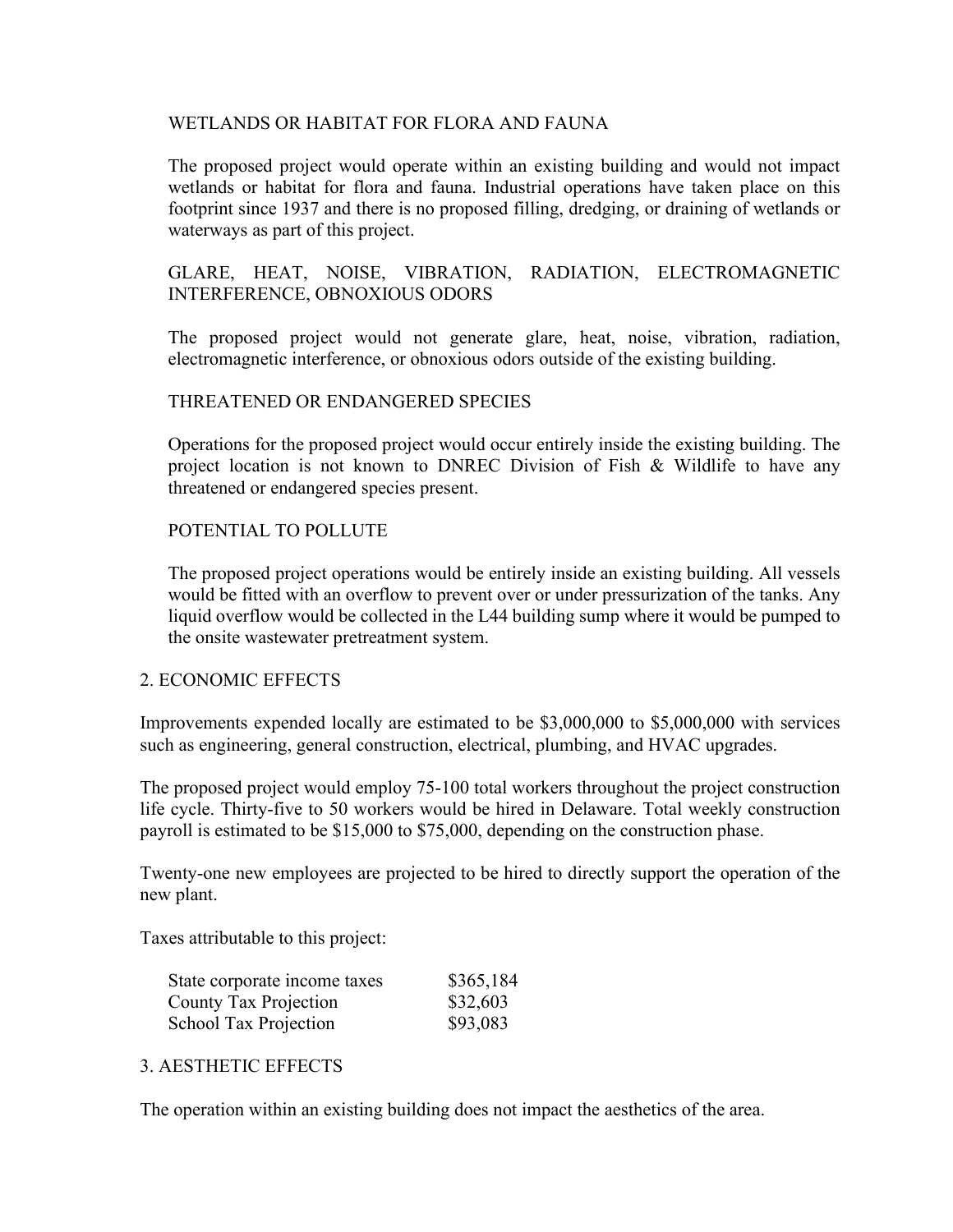# 4. NUMBER AND TYPE OF SUPPORTING FACILITIES IMPACTS

One new boiler building is proposed. All other supporting infrastructure will be provided by FujiFilm within the existing footprint of the property.

# 5. EFFECT ON NEIGHBORING LAND USES

The project would be constructed on an existing industrial site zoned Heavy Industrial and will be compatible with neighboring uses. The nearest year-round residence to the FujiFilm site is the Collins Park neighborhood, 933 feet from the first house in the neighborhood. There would be no interference with the public's use of existing public or private recreational facilities or resources.

# 6. COMPATIBILITY WITH COUNTY AND MUNICIPAL COMPREHENSIVE PLANS

A New Castle County Building Official confirmed that the proposed project is consistent with county and municipal planning.

### OFFSET PROPOSAL

Subsection 9.1.1 of the Regulations states that offset proposals must "more than offset the negative environmental impact associated with the proposed project of activity requiring a permit."

As indicated by the assessment, the negative environmental impacts of the proposed project, under normal operating conditions, are limited to air emissions.

FujiFilm proposes the purchase of three tons of emission reduction credits (ERCs) from the Delaware Division of Small Business, and the completion of an offset project onsite to more than offset 4.325 tons of annual emissions.

The company plans to purchase a total of three ERCs, two NOx and one VOC (accounting for TOC emissions), from the Delaware Division of Small Business. ERCs come from the 7 *DE Admin. Code* 1134 Emissions Banking and Trading Program and are parsed into ozone season and non-ozone season for NOx and VOCs.

FujiFilm will offset 1.392 tons per year of CO emissions by eliminating the use of five existing propane-operated forklifts. These forklifts would be removed from service and from the premises by the commencement of L44 operations. FujiFilm would instead utilize two electric forklifts and three electric powered pallet jacks for onsite operations.

The total emissions offset by the purchase of three ERCs and the completion of the above referenced offset project is 4.392 tons per year, which is more than the required 4.325 tons per year.